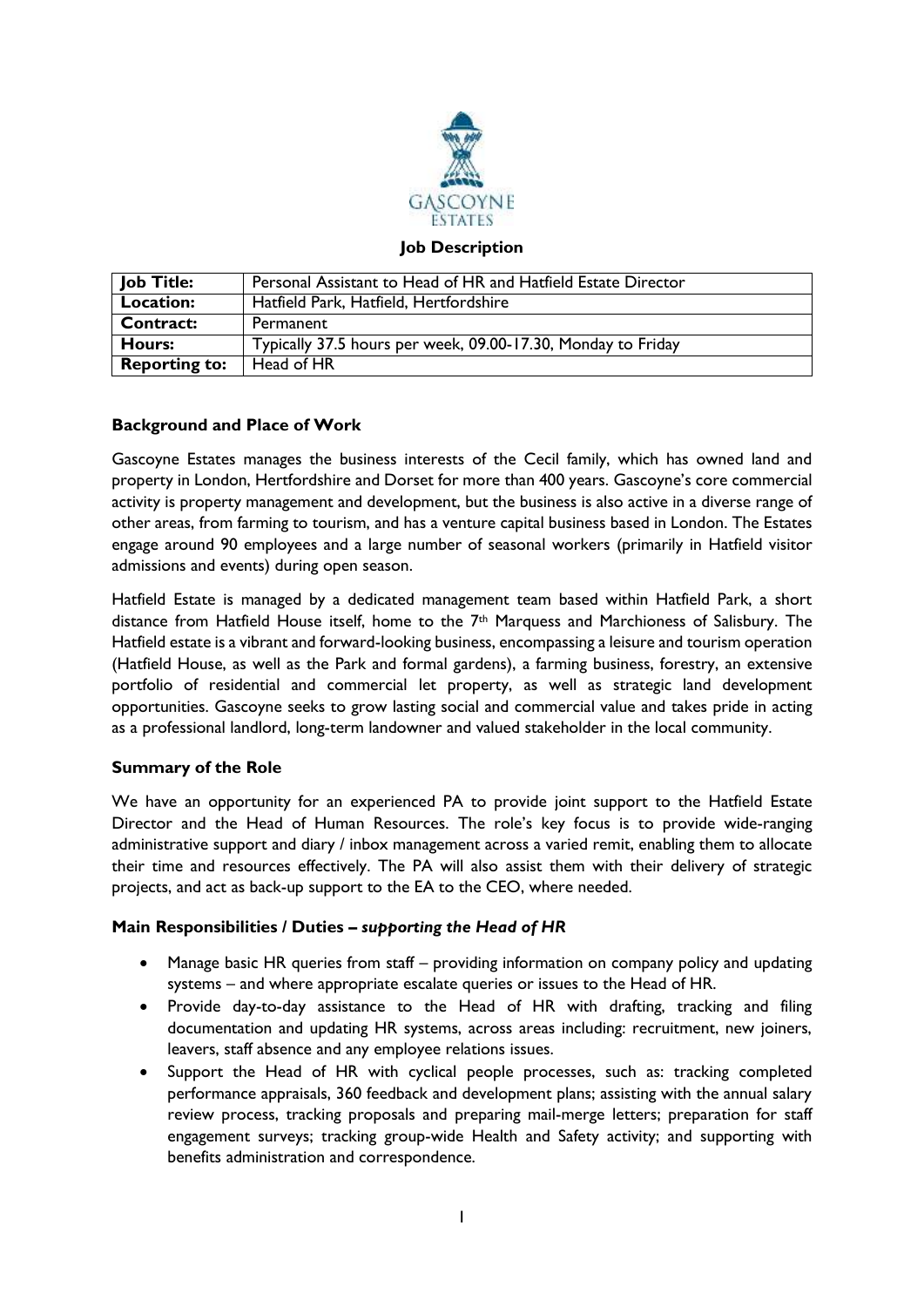• Support the Head of HR with her delivery of key HR projects, for example, implementation of a new HR Information System (involving data collection, collation and cleansing, e-file uploads), and creation of a new organisation chart.

# **Main Responsibilities / Duties –** *supporting the Hatfield Estate Director*

- Monitor and manage the ED's email, respond to emails where appropriate.
- Coordinate the scheduling of, and attend, Estate Management meetings and record actions.
- Collate, monitor and update Health and Safety documentation for Hatfield.
- Plan the annual schedule for the NED for strategic sites and maintain ongoing contact.
- Prepare agendas and papers in advance of meetings, and ensure documentation is received in a timely fashion to ensure all parties are properly prepared for meetings and appointments.
- Line manage the Receptionist/Office Administrator. Ensure front of house is performing to a high standard, act as an escalation point for landline phones, cover for reception and office related matters and coordinate mobile handsets at Hatfield.
- Provide cover on the Hatfield Reception during lunchtime at least 3 times a week and on an ad hoc basis as needed.

## **Joint duties and other support**

- Manage the diary of the Hatfield ED and, where needed, the HoHR, to optimise allocation of time and resources.
- Work with the HoHR's and ED's key internal and external stakeholders/clients.
- Book travel and accommodation, take minutes for all key meetings for the HoHR and ED.
- Maintain regular contact with the HoHR and ED making sure they are well briefed about upcoming projects and meetings.
- Monitor, prepare, and arrange sign-off of the HoHR and ED's expenses.
- Be an active member of the Social committee at Hatfield, helping to run and organise events with the team.
- Work with IT to ensure new starters at Hatfield are set up with equipment and on systems from day one and collate leavers' IT equipment and phones.
- Key point of contact for staff events at Hatfield, working with the EA to the CEO, e.g. tenants drinks and Christmas events.
- Work closely with the EA to the CEO to update her on key events, meetings, activities and any projects that involve the SLT or CEO.
- Providing support out of hours as needed.

## **Essential Skills and Attributes**

- Experience of working as a Personal Assistant 3+ years.
- Comprehensive secretarial skills, with a high level of accuracy and strong communication skills.
- Good organisational skills including the ability to multi-task, with rigorous attention to detail.
- A trustworthy and discrete individual, confident handling sensitive information.
- A positive, flexible and can-do approach. Able to juggle a varied workload and prioritise appropriately.
- Confident in using own initiative, working well both independently and within a team.
- Polite, friendly and confident telephone manner.
- Excellent working knowledge of Microsoft Office in particular Outlook (intermediate), Word (intermediate), Excel (intermediate), PowerPoint (intermediate), and Mail Merges.